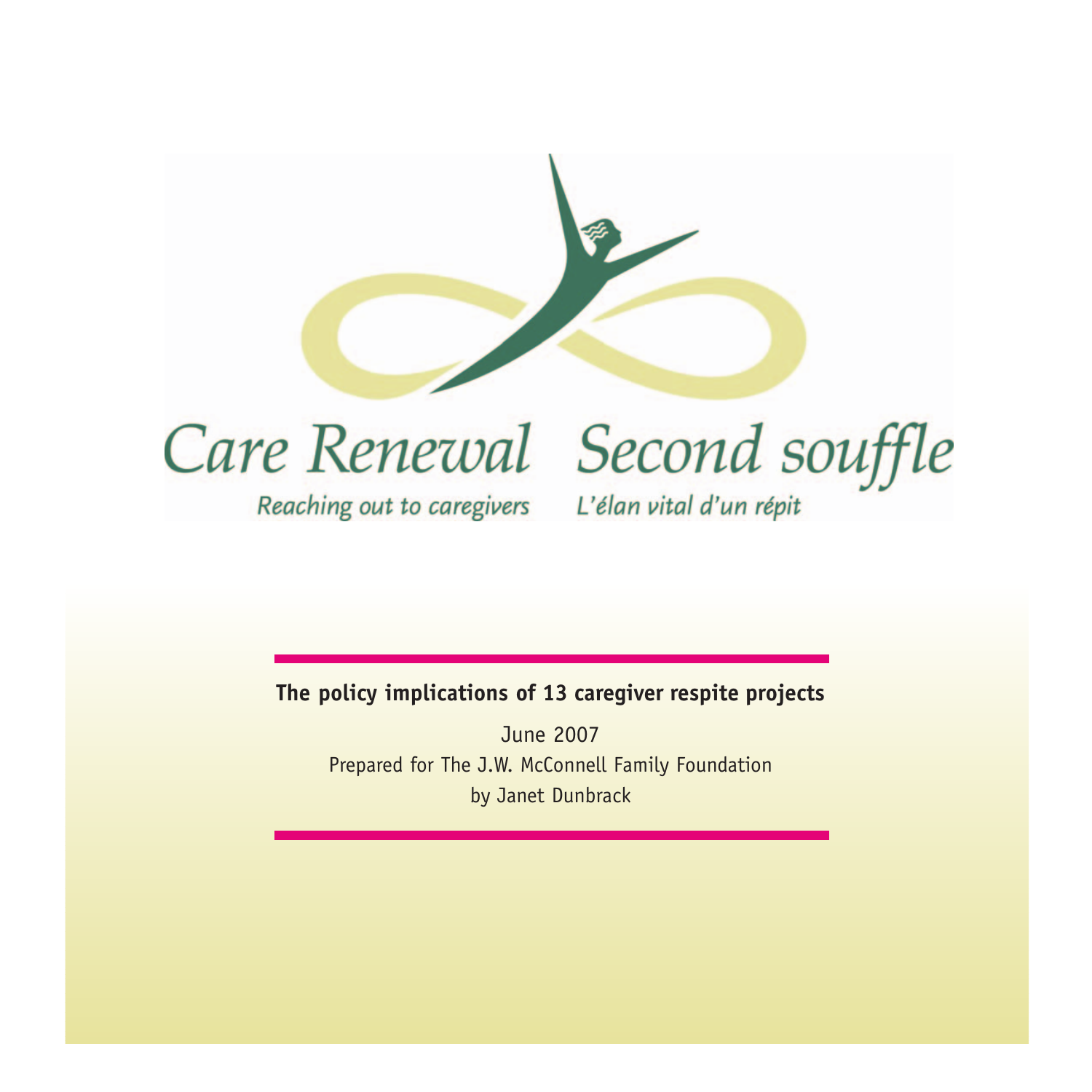#### **Care Renewal: Reaching Out to Caregivers**

c/o VON Canada 110 Argyle Avenue Ottawa, Ontario K2P 1B4 Tel: 613-233-5694 Email: respite@carerenewal-secondsouffle.ca www.carerenewal-secondsouffle.ca

and

#### **The J.W. McConnell Family Foundation**

1002 Sherbrooke Street West, Suite 1800 Montréal, Québec H3A 3L6 Tel.: (514) 288-2133 Fax: (514) 288-1479 E-mail: inquiries@mcconnellfoundation.ca www.mcconnellfoundation.ca

©2007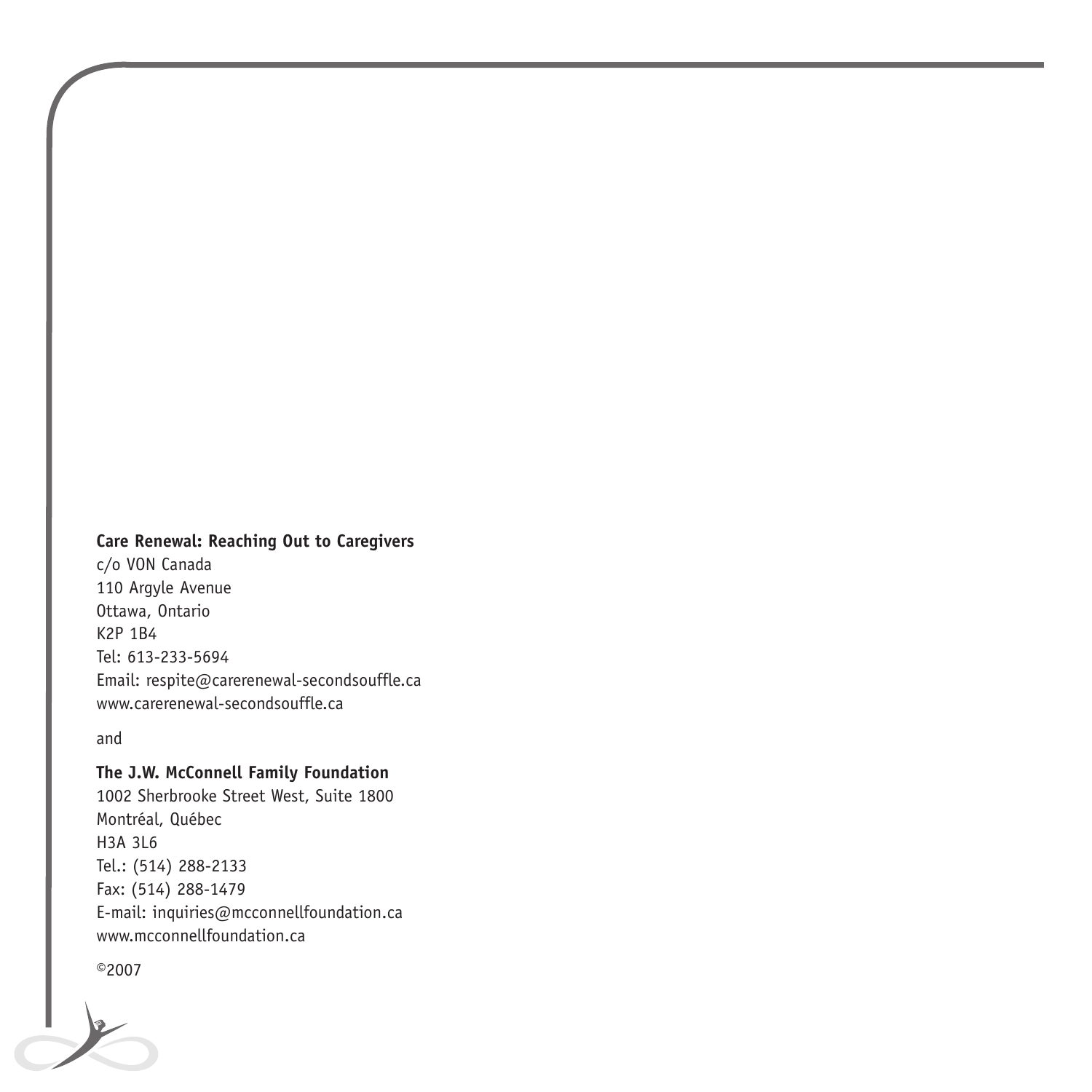# **Acknowledgements**

The following individuals and organizations have supported the Care Renewal Project since 2003. We gratefully acknowledge their contributions to the success of the project.

### **Care Renewal Projects – Phase II (2003-2007)**

- Seniors Resource Centre of Newfoundland and Labrador, St. John's, Newfoundland
- Multiple Sclerosis Society of Canada, Toronto, Ontario
- LePhare, Enfants et Familles/The Lighthouse Children and Families, Montréal, Québec
- Alberta Caregivers Association, Edmonton, Alberta
- Canadian Association for Community Living, Toronto, Ontario
- Foundation for Vital Aging and CLSC René-Cassin/Institute of Social Gerontology of Québec, Montréal, Québec
- Pauktuutit Inuit Women of Canada, Ottawa, Ontario
- Schizophrenia Society of Canada, Toronto, Ontario

## **Care Renewal Projects – Phase I (2000-2003)**

- Family Caregivers Network Society, Victoria, B.C.
- Family Caregivers' Association of Nova Scotia, Halifax, Nova Scotia
- VON Canada, Ottawa, Ontario
- Seniors Resource Centre of Newfoundland and Labrador, St. John's, Newfoundland
- Providence Centre, Tamil Caregiver Project, Toronto, Ontario
- Caregiver Respite and Support (CaReS) Project, Hamilton, Ontario
- Multiple Sclerosis Society of Canada, Toronto, Ontario
- LePhare/The Lighthouse Children and Families, Montréal, Québec

## **Care Renewal Project Staff**

The following VON staff provided the leadership on this project working closely with the J. W. McConnell Family Foundation and the projects.

**Faye Porter**, National Director (2003-March 2007), VON Canada **Bonnie Schroede**r, Project Manager (2003-2007) **Susan Fulford Hearn**, Senior Administrative Assistant (2004-2007) **Janet Dunbrack**, Contract Policy Paper Writer/Consultant (2007)

## **National Advisory Panel**

- Caledon Institute for Social Policy, Ms. Sherri Torjman, Vice President
- Canadian Association for Community Care, Dr. Taylor Alexander, President and CEO (2003-2005),
- Dr. Joan Campbell, Acting President & CEO, 2005
- Health Canada, Division of Seniors and Aging, Knowledge Development Section,
- Ms. Louise A. Plouffe, Manager (2003-2006)
- Canadian Caregiver Coalition, Ms. Lorna Hillman, President (2003-2005), Ester Roberts, President (2005-)
- University of Alberta, Dr. Norah Keating, Professor
- Ms. Mary Buzzell, Caregiver

## **The J.W. McConnell Family Foundation**

We gratefully acknowledge the financial support of The J.W. McConnell Family Foundation. We would to acknowledge the support and direction of Katharine Pearson, Project Director with The J.W. McConnell Family Foundation. Her guiding hand has shaped the project since its inception in 1999 with the first invitation for proposals.

Malcolm Anderson supported the project as the national evaluator and participated in all aspects of the project.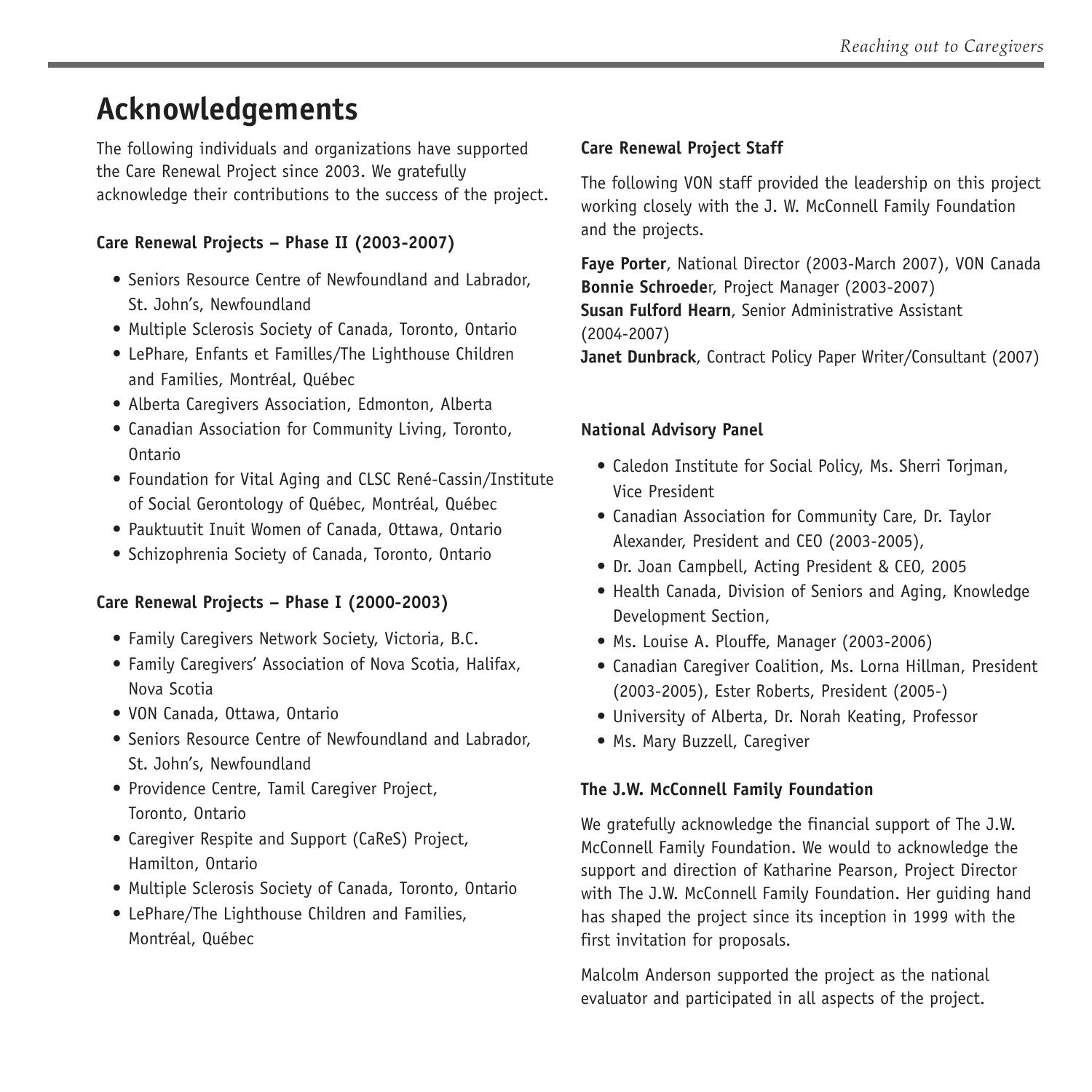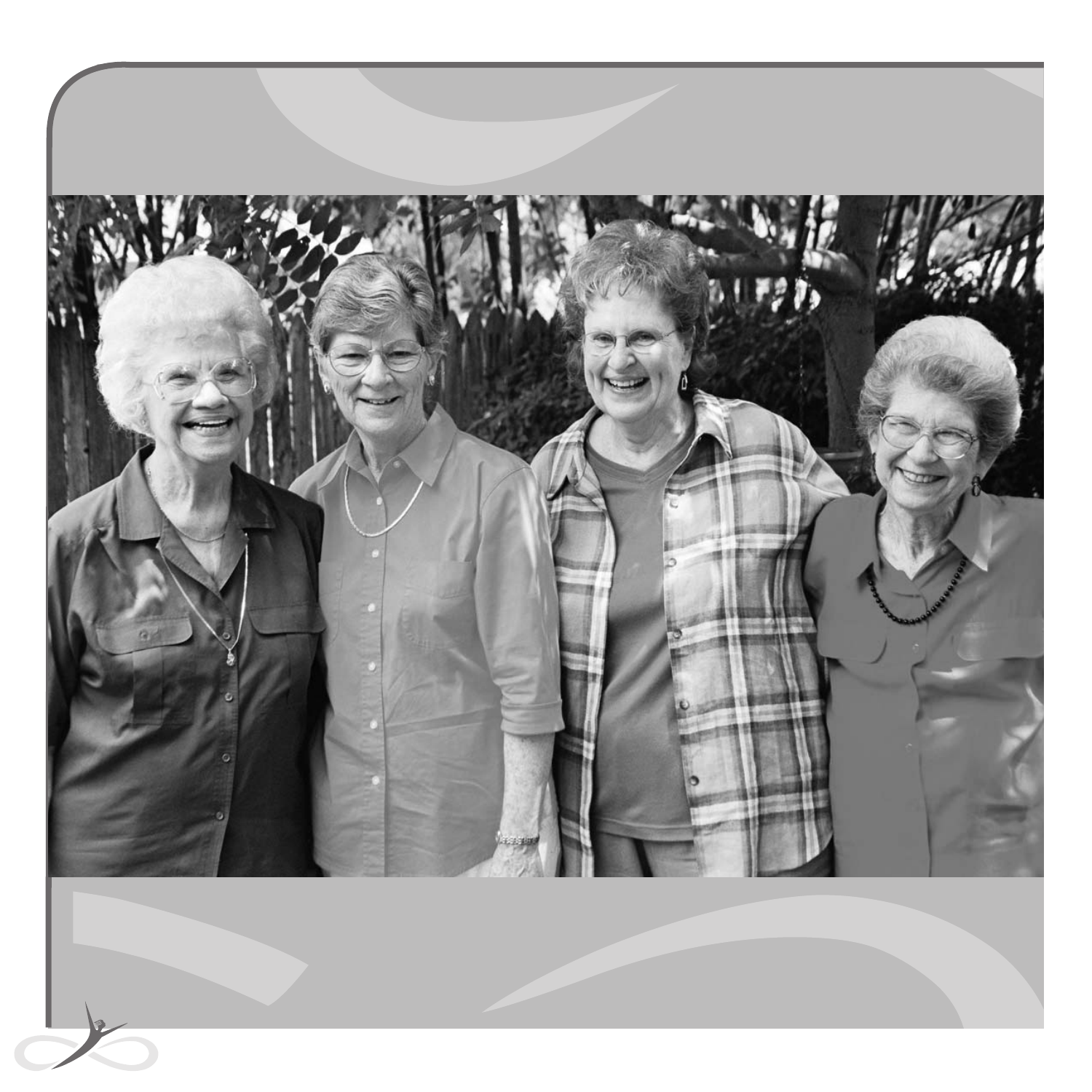# **Table of Contents**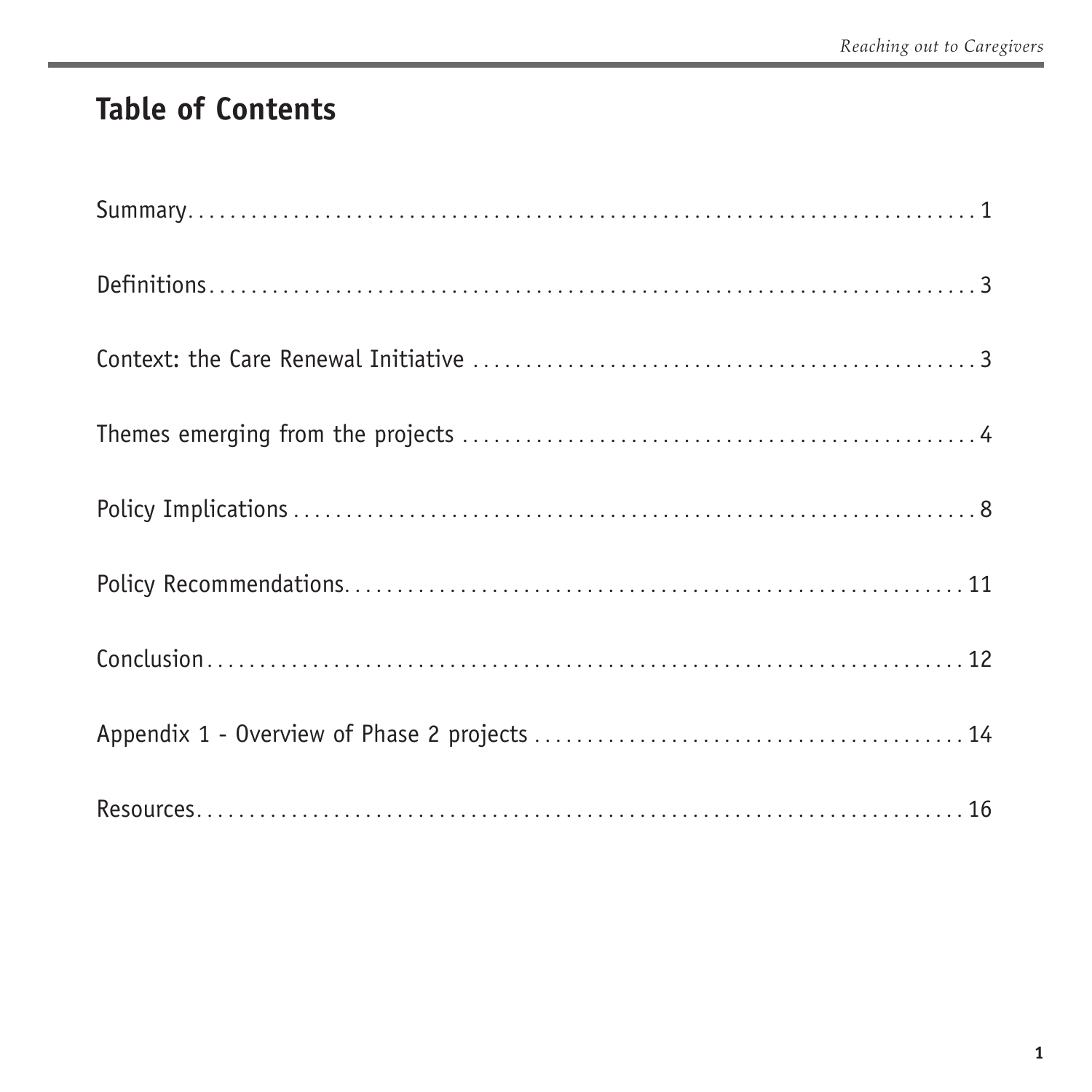# **Summary**

This paper examines the experience of 13 organizations that carried out projects intended to help caregivers achieve respite. The paper identifies common themes emerging from the projects and makes policy recommendations to address the gaps they revealed.

The projects were funded by The J.W. McConnell Family Foundation under the initiative *Care Renewal: Reaching out to Family Caregivers.* The McConnell Foundation recognized a serious social policy gap in recognition and support for family caregivers and provided close to \$5 million in funding for the initiative from 1999-2007. The initiative focused on innovative ways to provide support for the nearly three million unpaid caregivers in Canada who are a largely invisible part of the health care system. The primary focus of the initiative was on helping caregivers to achieve respite. The key concept underlying the initiative was that respite is an outcome experienced by the caregiver, rather than a service input by the health care system. Reframing respite in this way opened up the possibility of discovering innovative ways to support caregivers in achieving respite and to give caregivers respite, choice, voice, recognition and empowerment.

The 13 projects involved a variety of organizations from across Canada working with communities of interest that included caregiver associations, health charities, cultural organizations, health care providers, and seniors' associations. Although each project approached respite in a unique way, common themes emerged as important and requiring policies to address gaps:

- self-identification as a caregiver and valuing by self and others
- ways of achieving respite vary
- breaking through social and emotional isolation
- the role of care providers in the health and social services system as well as in the non-profit sector
- partnerships are essential
- network and partnership building takes time
- knowledge leads to successful innovation
- employers can support caregivers
- age and gender
- needs of cultural communities
- volunteer recruitment and retention.

Policies to address these areas of concern can be philosophically consistent with current policy frameworks based on patient and person-centered care, self-management and self-care and network and partnership models of health care delivery. Reframing respite as outcome, rather than system input, allows for fresh ways of thinking about policy development and including caregivers at the policy table.

The following policy recommendations to all levels of government are intended to address gaps identified under the common themes:

- identify and value caregivers
- develop caregiver strategies
- recognize respite as an outcome for the caregiver
- create respite policies that allow for choice and flexibility
- provide training for care providers
- support community-based organizations
- support the creation of networks and partnerships
- facilitate knowledge exchange and translation
- integrate employment and human resource policies with caregiver policies
- recognize and respond to caregiver cultural diversity
- support volunteering.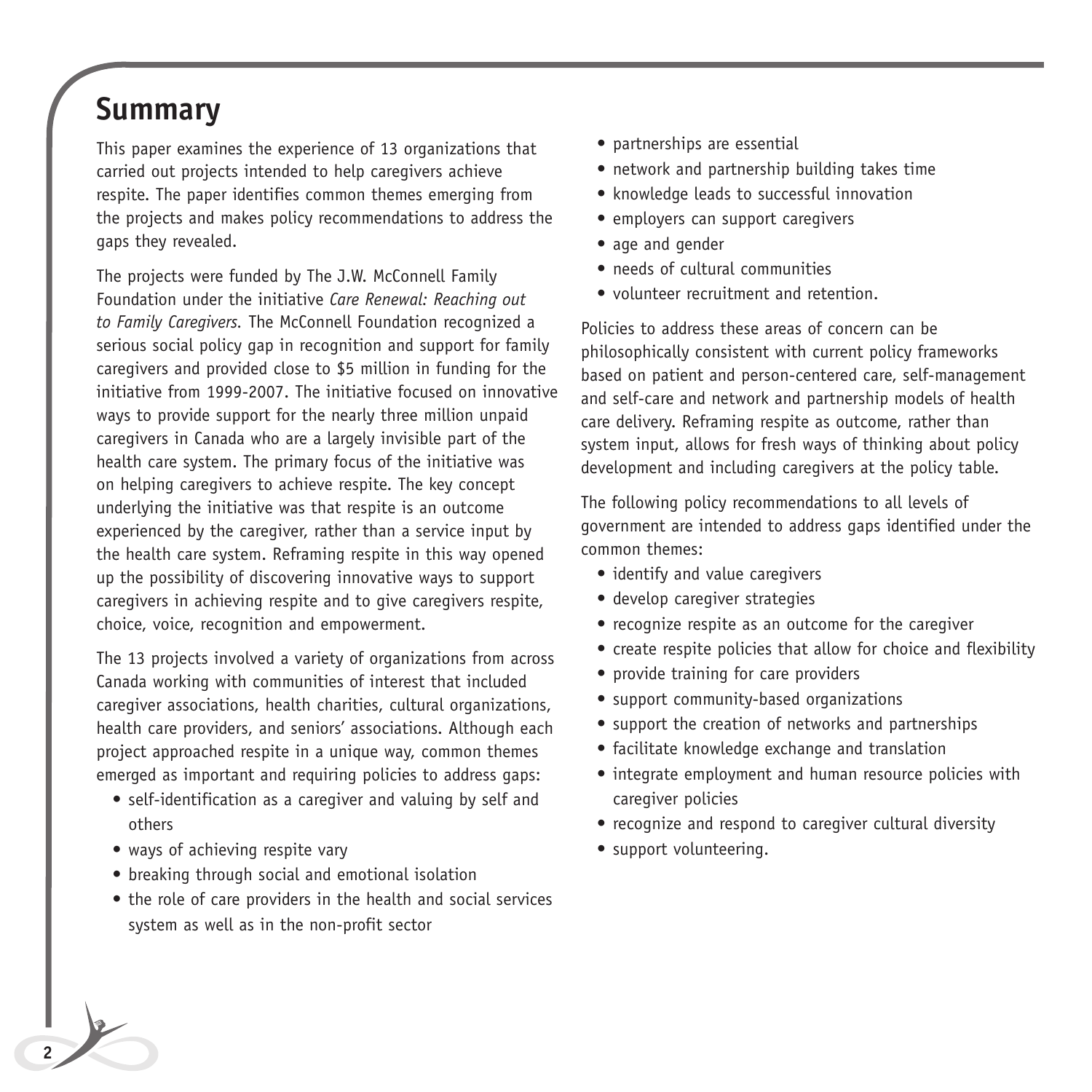# **Introduction**

This paper provides an overview of the main themes and policy implications emerging from a group of projects aimed at developing innovative ways for caregivers to achieve respite. The paper makes policy recommendations for consideration by federal, provincial and territorial governments.

Health care reform has had a significant impact on Canadian families. With the shift in health care away from hospitals and toward home and community care, family members are increasingly called upon to provide care for their loved ones. Nearly three million unpaid caregivers in Canada provide the equivalent of 750,000 full-time positions with an economic contribution to the health and social system of more than \$2 billion a year.1 Caregivers provide a largely invisible support for the public health system whose needs are often overlooked by health care systems focused primarily on the needs of the care recipient.

A more holistic view of health care is needed which can encompass the whole care system, including the caregiver. The achievement of respite by the caregiver is essential in order for caregivers to maintain their physical and emotional health and to sustain their role as caregivers.



1 The J.W. McConnell Family Foundation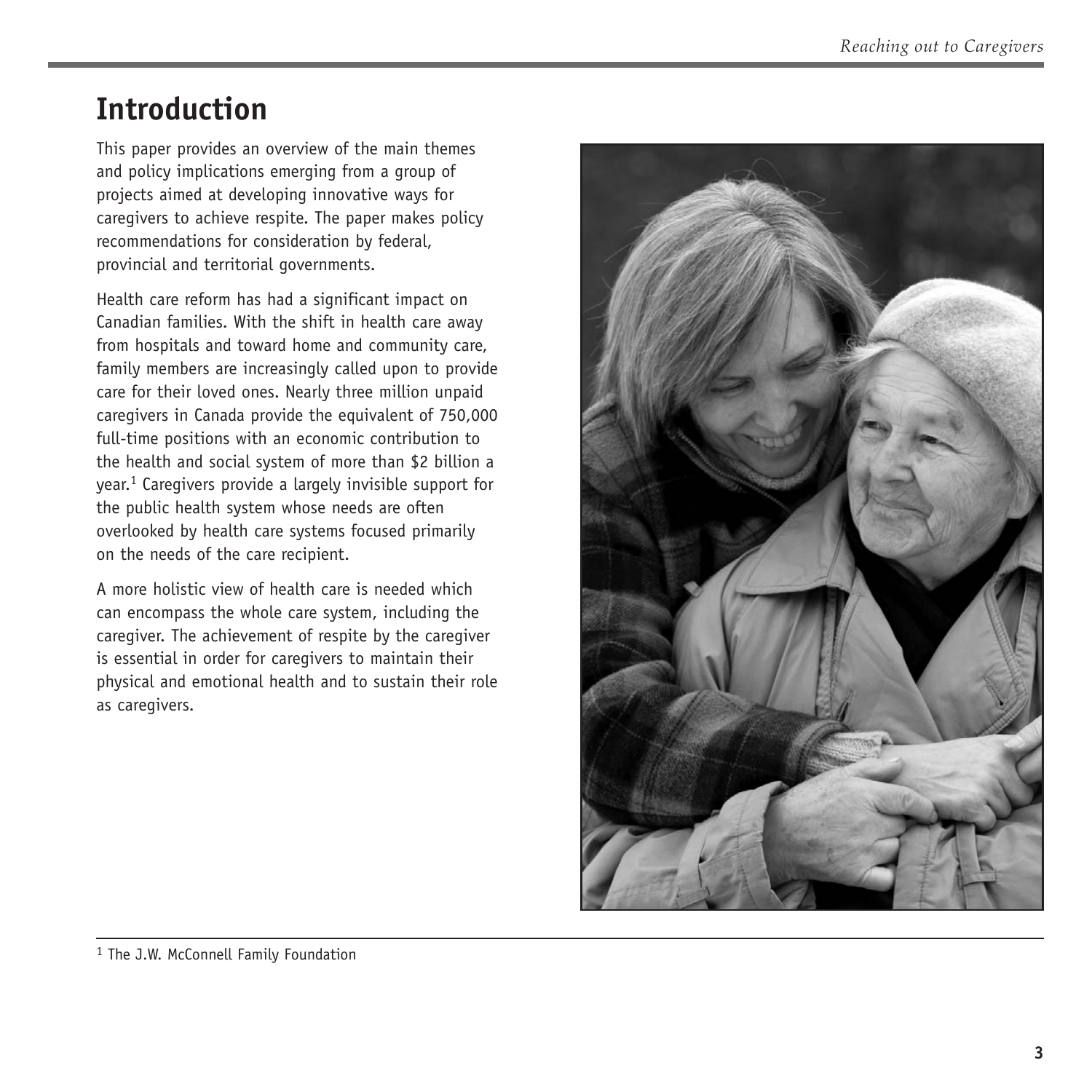# **Definitions**

In order to ensure understanding of the key concepts of caregiver and respite, the following definitions are provided:

**Caregivers** are individuals who provide care and assistance for their family members and friends who are in need of support because of physical, cognitive or mental health conditions. The term family denotes both family members and friends; the caregiver, whether legally related or not, is considered to be part of the family. Caregivers play an integral role in supporting Canadians who require care, in all the possible settings in which care may be provided. An estimated three million Canadians are caregivers, spanning the age range from youth to old age.<sup>2</sup>

*Respite refers to caregivers' experiences of relief or renewal. This relief or renewal can be physical, emotional, psychological, social, and/or spiritual. Respite results from any number of supports, activities and planning that may be in place to support caregivers in maintaining their own health and creating more balance in their lives. Respite allows caregivers to improve their quality of life and be more involved in their community. It may also help the family members or friends that the caregiver assists to improve their quality of life and integration within the community.*<sup>3</sup>

# **Context: the Care Renewal Initiative**

*Care Renewal: Reaching out to Family Caregivers* was an initiative launched by The J.W. McConnell Family Foundation in recognition of the vital role played by family caregivers and the serious social policy gap in recognition and support for caregivers. The McConnell Foundation granted nearly \$5 million to the overall initiative, which included funding to 13

community-based projects that explored the meaning of respite and enabled caregivers to experience physical, emotional, psychological, social and/or spiritual relief and renewal.

Phase 1 of the program, *Respite for Family Caregivers* (1999- 2002), supported eight projects with an emphasis on providing family caregivers with an opportunity to make their voices heard, to have choices, and to experience relief from their day-to-day responsibilities. The projects were linked to one another and evaluated to ensure that the collective experiences could be effectively shared among interested institutions and policy makers.

Phase 2, *Care Renewal: Reaching out to Family Caregivers* (2003-2007) supported five new projects to continue exploration of respite as outcome and three continuing projects from Phase 1. VON Canada acted as the secretariat for Phase 2.

These organizations were funded under Phase 1:

- Family Caregivers' Association of Nova Scotia
- Hamilton CaReS Project
- The Lighthouse / Le Phare
- Providence Centre Tamil Caregiver Project (Toronto)
- Family Caregivers' Network Society (Victoria)
- Seniors Resource Centre Association of Newfoundland and Labrador
- Multiple Sclerosis Society of Canada
- VON Canada

Funding under Phase  $2<sup>4</sup>$  was given to:

- Alberta Caregivers Association
- Canadian Association for Community Living
- CSSS Cavendish (Montreal)

4 More detailed Phase 2 project descriptions can be found in Appendix 1

<sup>2</sup> Adapted from Framework for a Canadian Caregiving Strategy. 2005. Canadian Caregiver Coalition

<sup>3</sup> Care Renewal Initiative, November 2004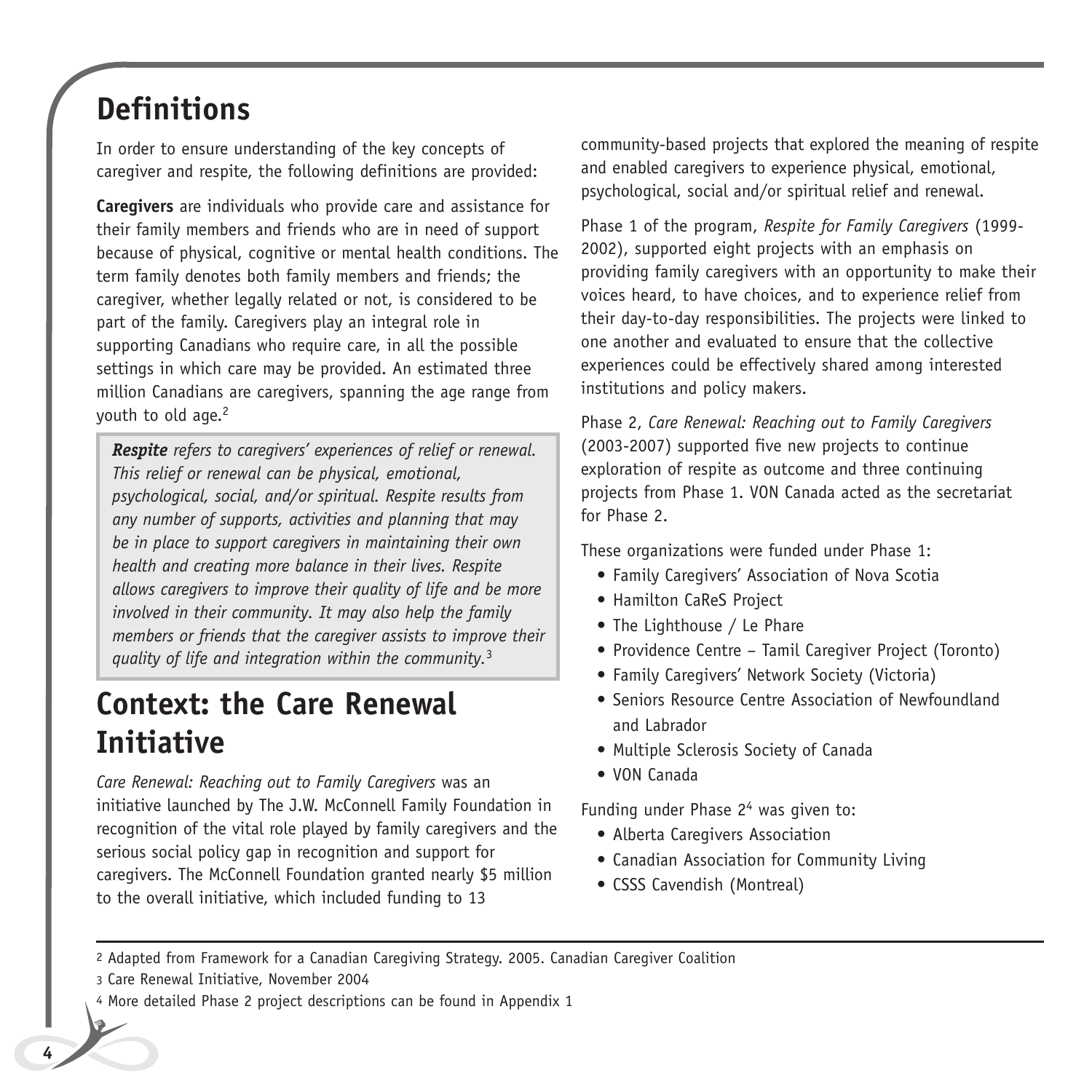- The Lighthouse / Le Phare (Montreal)
- Multiple Sclerosis Society of Canada
- Pauktuutit Inuit Women of Canada
- Schizophrenia Society of Canada
- Seniors Resource Centre Association of Newfoundland and Labrador

This paper is concerned primarily with the themes emerging from Phase 2. In addition to project evaluation reports, two earlier papers resulted from Phase 1: *This Day is for Me - Caring for the caregivers by Silver Donald Cameron; and Towards a National Caregiver Agenda: A Focus on Building Community Capacity – A Call to Action.* 

# **Themes emerging from the projects**

Although each of the eight projects took a unique approach to helping caregivers achieve respite, the following common themes emerged which incorporated the themes emerging from Phase 1 projects.<sup>5</sup>

## **Self-identification and valuing by self and others**

Several organizations discovered that caregivers may not identify themselves as such and therefore have limited awareness of their needs. In many cultures and families, the caregiving role is assumed as a duty with little awareness of the consequences for the caregiver. Only after caregivers realize that they are caregivers can they begin to perceive their contribution and develop an awareness of the impact of caregiving on their lives. This awareness can lead to recognition of their needs and their right to have these needs met. If caregivers do not have this awareness, they are at risk of isolation, emotional distress, burnout and illness.

Recognition and valuing by others of the caregiver and their contribution are also important. The caregiver must have a response from others if they are to feel valued, legitimized in their needs and able to receive support and services from families, communities and a society that recognize their value and the need to support them.



5 Phase 1 themes were respite, choice, voice, empowerment, recognition and sustainability.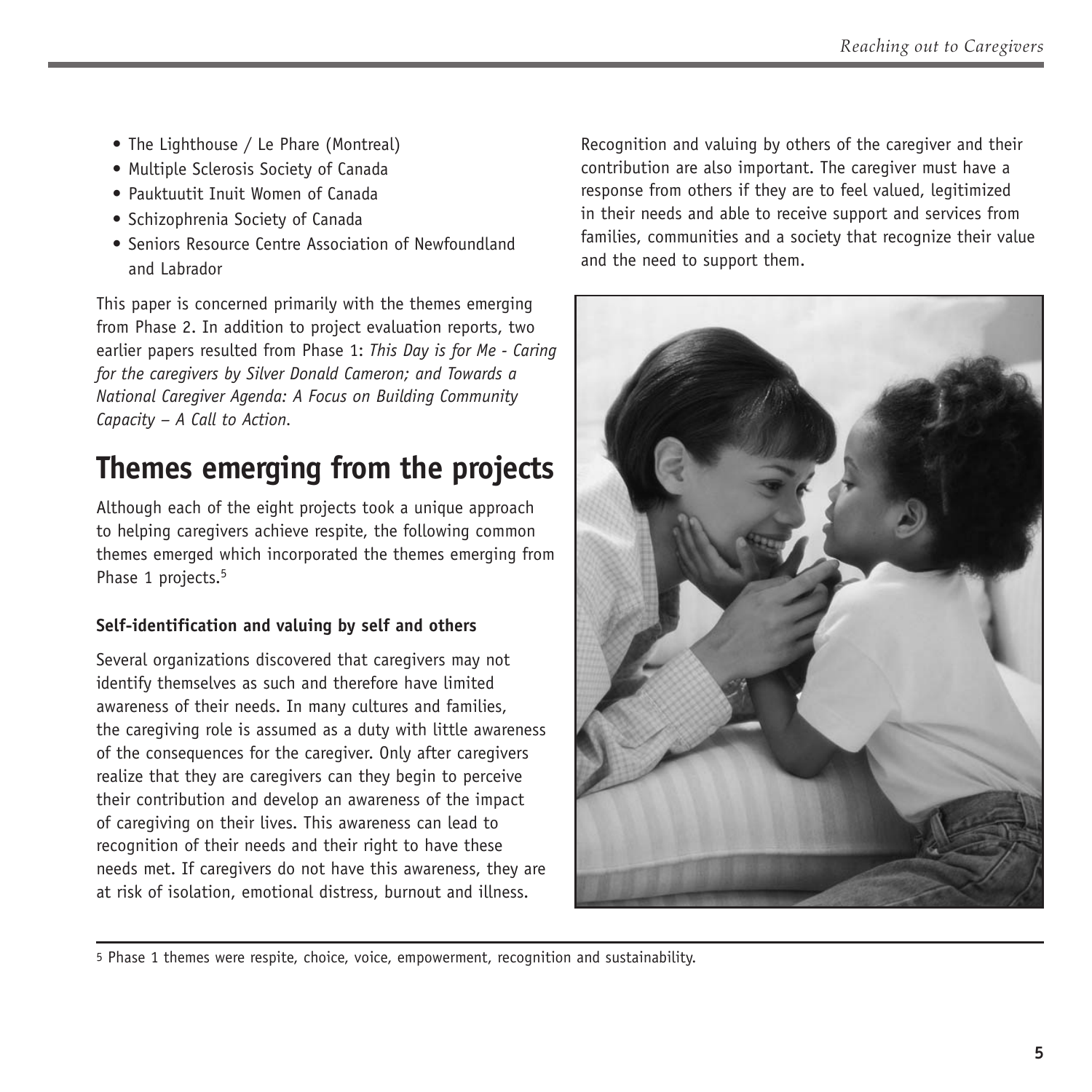# **Ways of achieving respite vary**

The projects revealed a myriad of ways in which caregivers can achieve respite.

These included:

- feeling recognized and valued as a caregiver
- time off without worry or guilt
- letting go and letting someone else provide care
- sharing the caregiving load with the family
- sleep
- having someone to talk to
- providing emotional and social support for other caregivers
- empowerment through information and access to knowledge and tools
- developing new strategies for caregiving and self-care
- having an open, respectful relationship with professional care providers
- education
- opportunities for work, career and personal learning a life outside caregiving
- getting back a sense of control over one's life
- time and ability to enjoy a relationship with the care recipient without being a caregiver

Because the projects focused on respite as outcome, rather than as a service input such as paid care worker or volunteer hours, they were able to recognize the diverse ways in which caregivers may achieve respite. Some projects re-defined their approach to enabling respite as their projects progressed, in order to make their volunteers or services more adapted to actual caregiver needs.

Ways of achieving respite are diverse, and therefore service options to allow caregivers to achieve respite must be diverse and flexible. A caregiver may need information at one time, sleep at another and social interaction outside caregiving at another time. Simply providing "respite hours" in the home

will not meet all needs. Caregivers may need time, but they may also need support in connecting with available resources in order to achieve respite.

Options for achieving respite do not need to be expensive. Access to knowledge can be provided through online resources or teleconferencing and caregiver help lines that can serve caregivers living with geographic or social isolation.

### **Breaking through social and emotional isolation**

*One of the most striking caregiver statements to emerge from many of the projects was Now I know that I'm normal – I'm not the only one experiencing this.*

Once caregivers had connected through social events, teleconferencing or workshops, they expressed relief at learning that there were others like them, experiencing and feeling the same things. Sometimes this knowledge in itself allowed them to feel recharged. Even caregivers who had a social or work life outside caregiving expressed this relief because there were few or no opportunities in their daily lives to share with empathetic others the truth of what they were living as caregivers.

#### **The role of care providers**

Caregivers have significant interactions with care providers such as physicians, nurses, social workers and home care workers. Most of the organizations participating in the Care Renewal initiative learned that the attitudes and behaviour of care providers affect caregiver wellbeing and ability to achieve respite. Caregivers often spoke of feeling invisible when their needs were not taken into account by care providers or when care providers assumed that the caregiver would just have to accept the care plan and services as defined by care providers for the care recipient alone. Caregivers in some projects placed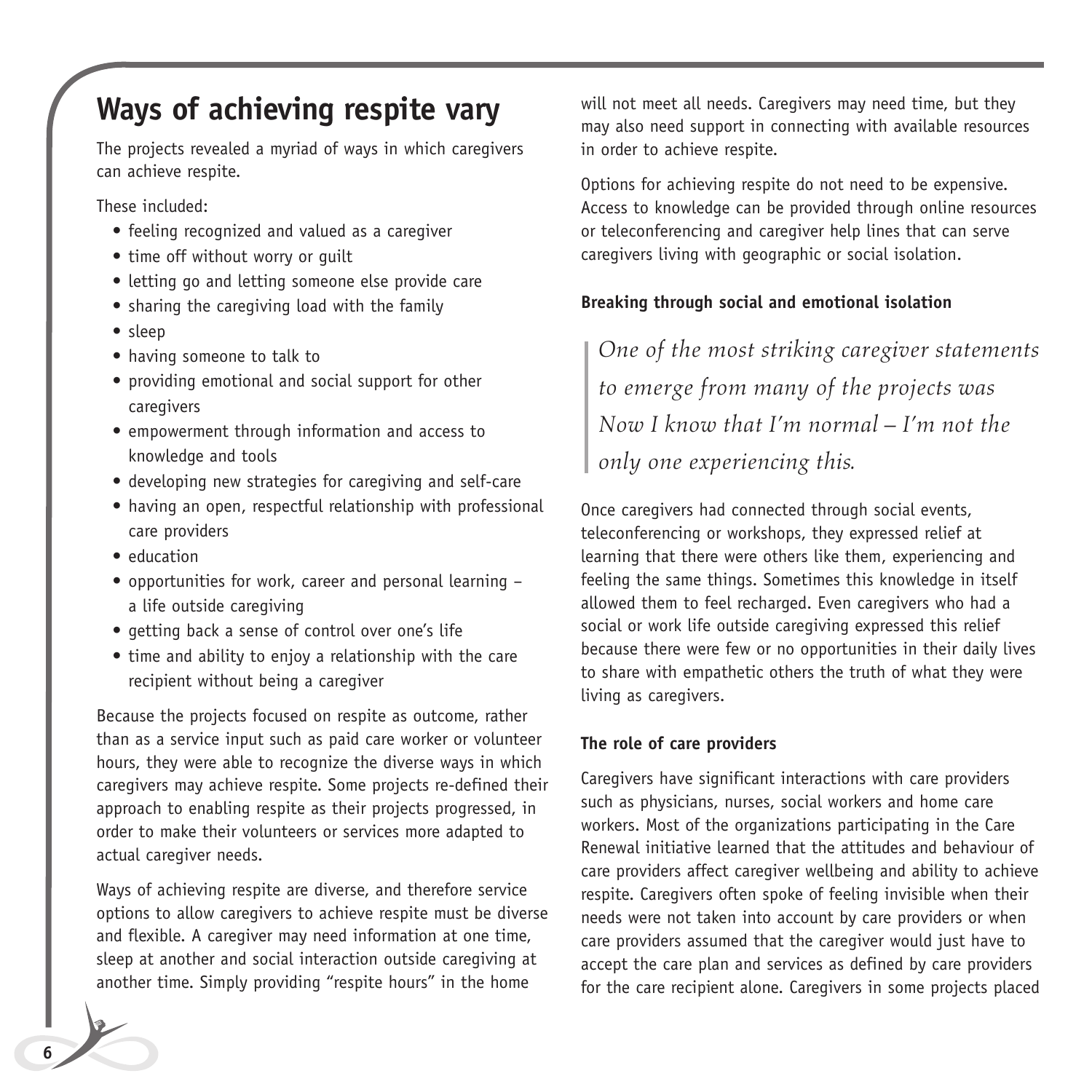high value on respectful and open relationships with care providers, which they did not always experience.

Some projects focused on educating care providers to be aware of the caregiver's needs and to incorporate these into the care plan. One result of this was that care providers came to see caregivers and their needs not as just another problem for an overloaded system, but as opportunities to establish relationships where dialogue could lead to innovative approaches that improved outcomes for all those involved in the care plan. Being recognized, valued and treated as a respected partner were rated highly by caregivers and were a focus of care provider training in these projects. Caregivers and care providers involved in other projects also stressed the need for care provider training in this respect.

#### **Partnerships are essential**

Many of the projects enhanced their outreach to caregivers through partnering with disease-specific, cultural or service organizations that had existing links to caregivers or to government-supported home care programs. As some project reports noted, no single organization can "go it alone" in supporting caregivers to achieve respite. Partnerships enabled the projects to reach caregivers, facilitate caregiver participation in project activities and enhance sustainability after the projects ended. In many cases, partner organizations increased their understanding of caregiver issues and chose to give caregiver needs a more central place in their policies and programs. The support of communities through communitybased organizations, whether at the local, regional or national level, was important in helping caregivers to achieve recognition and support. Partnership activities also raised community awareness of caregiver issues and built community capacity to respond to them.

#### **Network and partnership building takes time**

Most projects included building partnerships and some focused on creating caregiver networks. The projects that invested significant time and resources in building networks and

partnerships reported that this took much longer than they had expected. Although the multiplier effect of partnerships and networks can bring enormous benefits, a substantial amount of time must be devoted to building them. Once they are built, they require work to sustain, but usually less intensively than during the initial building period.

#### **Knowledge leads to successful innovation**

The *Care Renewal* initiative included several all-project meetings where information and knowledge were exchanged. Participants in the projects reported that this helped them to learn and innovate. Knowledge was also exchanged between the projects and other organizations they were involved with as partners. In addition, the projects discovered that support and guidance from others can enhance the effectiveness of innovations. One organization, for example, was approached by a community group to collaborate in sponsoring a "knowledge cafe" for caregivers. Another organization was able to link researchers with caregivers and to help partner organizations improve their training for volunteers working with caregivers.

#### **Employers can support caregivers**

A project that included working with employers to support employee caregivers helped company decision makers and human resources staff to learn that support is more than giving staff time off from work. Information, education and workshops can help caregivers to feel less isolated and to benefit from resources and social support from their co-workers.

#### **Age and gender**

Although many caregivers are caring for seniors or may be seniors themselves and although women outnumber men as caregivers, many of the projects learned that caregiving is not just a seniors' issue or a women's issue. A significant number of caregivers and care recipients are relatively young. Men may have different ways of achieving respite than women.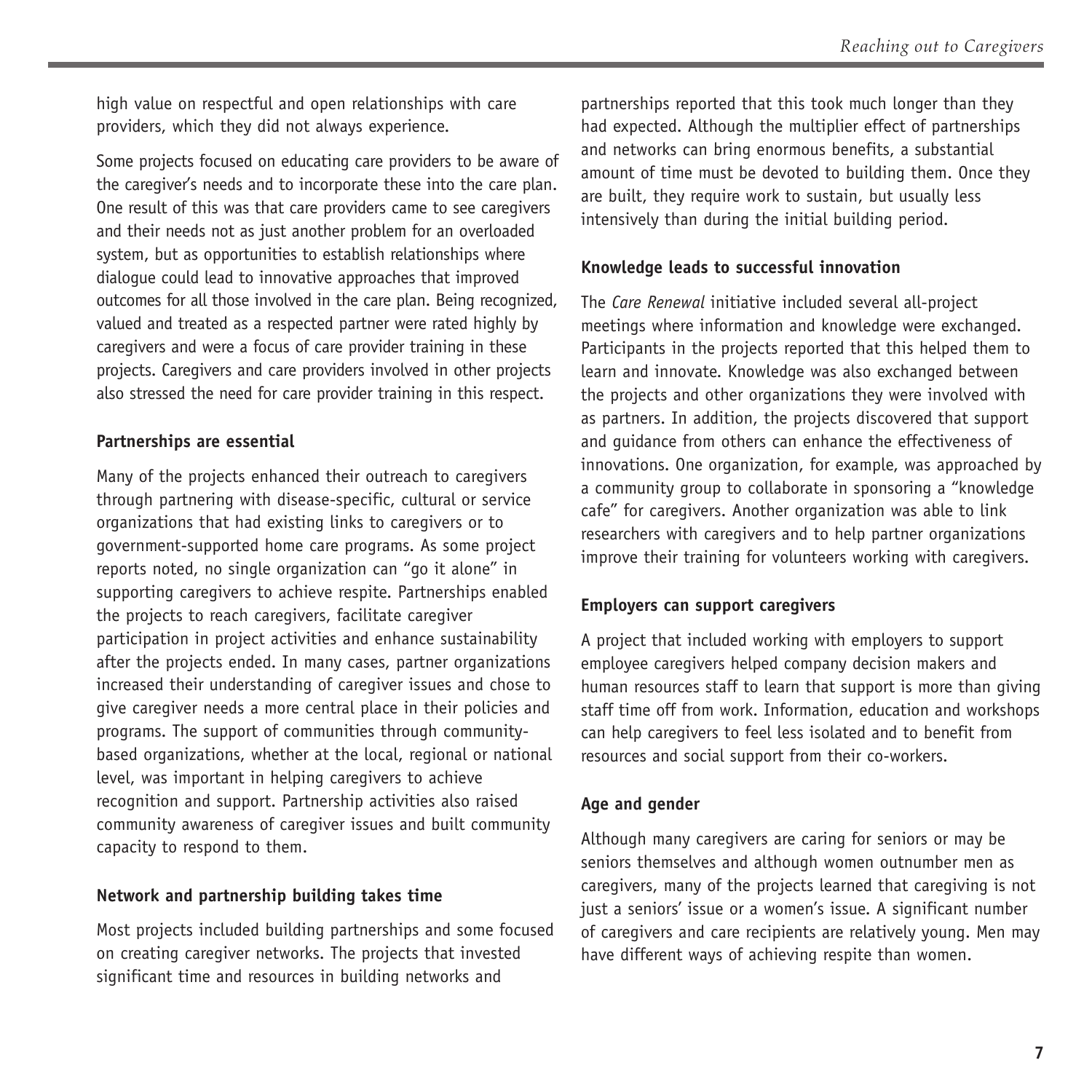#### **Cultural communities**

Organizations that provided outreach to cultural communities discovered that self-identification and valuing of the caregiver's role by self, family and community were important first steps in working toward respite for caregivers. Culturally appropriate outreach and resources were essential in working with communities. Many projects that did not target specific cultural communities emphasized the need for culturallyappropriate approaches in our diverse society.

#### **Volunteers**

All of the projects involved some degree of volunteer participation and found that volunteers played an essential role in helping caregivers to achieve respite. The volunteer role varied according to the project and included spending time with the care recipient to allow the caregiver time off, organizing support groups and other enriching activities for caregivers, or doing research and administrative work related to the projects. Several of the projects had difficulty in recruiting and retaining volunteers or in matching them with appropriate caregiving situations. One project expressed gratitude at the requirement in some jurisdictions that high school students must serve a number of volunteer hours in order to graduate. Without this source of volunteers, some of the projects would have had trouble recruiting enough volunteers. Other projects supplemented volunteers with university students doing work or study placements.

# **Policy Implications**

Policy gaps exist in all of the theme areas emerging from the projects. Most of these gaps could be addressed by re-framing the role of caregivers as full participants in health care who have a voice at the policy table and whose legitimate needs are taken into account in developing health care programs. This is consistent with the assumptions underlying patientand person-centered care and with the movement toward selfmanagement and self-care in public health.

*Caregiver policies can fit into existing policies on chronic disease-management, long-term care, home and community care, seniors, disability, mental health, hospice/palliative and end-of-life care, and outreach to cultural communities, but it is important to identify caregivers as a distinct group with legitimate needs that can be met and to recognize that caregiving cuts across all categories of health conditions and age.*

The Call to Action from Phase 1 of this initiative and the Canadian Caregiver Coalition's Framework for a Canadian Caregiving Strategy focus on a comprehensive approach to caregiver support. This paper is concerned primarily with policies to help caregivers achieve respite while recognizing that respite is one element of a broader policy framework for caregiving.

The current policy climate in Canada presents opportunities to put caregiver issues on the political and social agenda. The present federal government has identified seniors as a priority issue, especially in the areas of housing and elder abuse. A policy link can be made between elder abuse and caregiving since burnt-out caregivers without respite may be at risk of elder abuse and elderly caregivers themselves may suffer from abuse.

An all-party Senate of Canada committee is conducting an indepth study of aging in Canada and has issued an interim report focusing on the contribution that seniors can make to Canadian society and on the challenges they face. Earlier Senate reports on health care, palliative care and mental health (the Kirby commission reports) highlighted the need for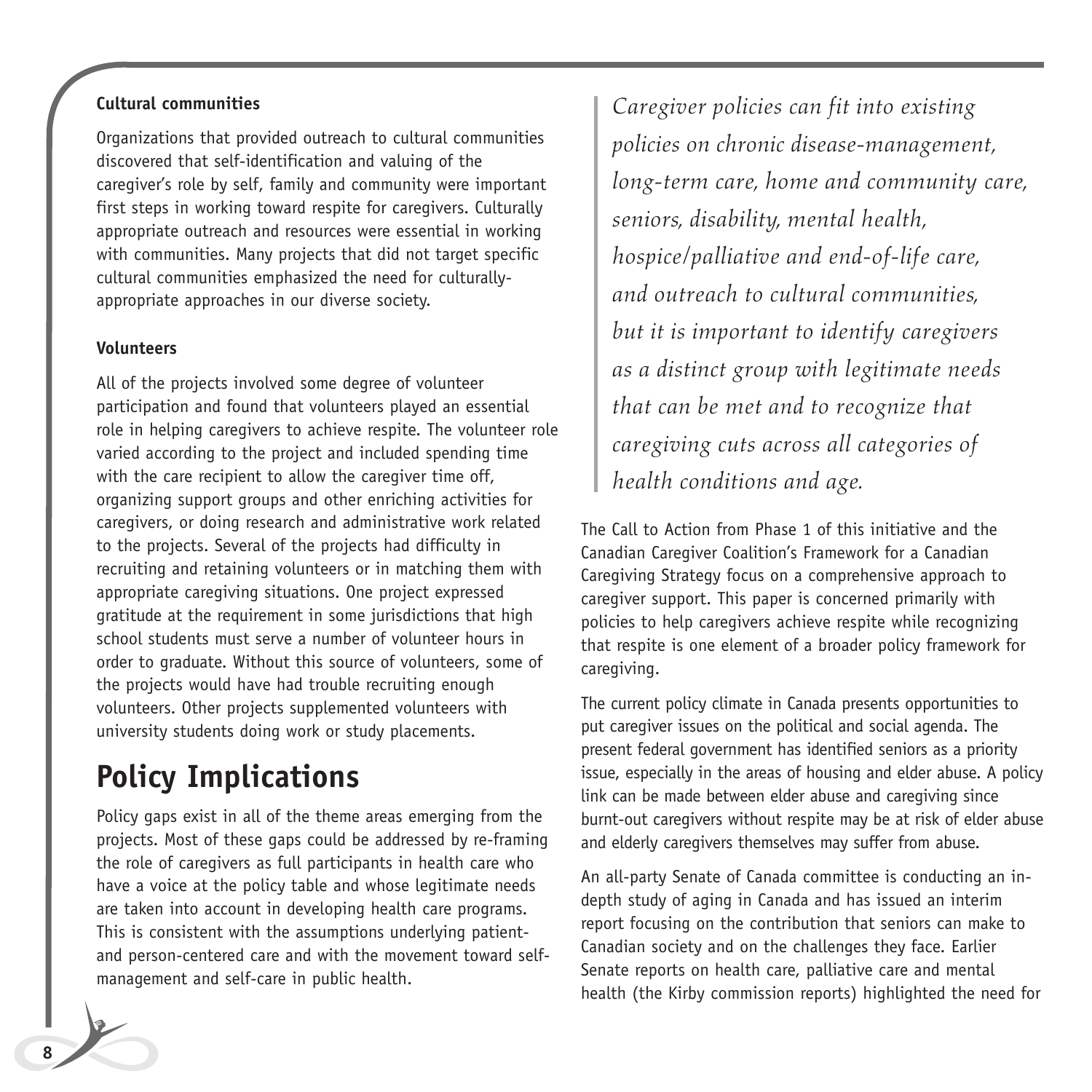caregiver support and respite. The federal Employment Insurance (EI) Compassionate Care Benefits program has recently been extended to include family care leave for a wider range of family members living with terminal illness. Most Canadian provinces and territories have modified their labour legislation to be consistent with this EI benefit by allowing leaves of absence with job protection. There is a possibility that a federal election may be called within the next year or two, which presents opportunities now to dialogue with elected representatives of all parties about caregiver issues.

At the provincial and territorial level, several Canadian jurisdictions have taken steps that can lead to enhanced support for caregivers and their achievement of respite. Conversations with federal, provincial and territorial officials at the working level show that many officials understand and embrace the concept of respite as outcome. This understanding has not yet percolated up to the level of official policy and is not evident in policy documents provided to the public on provincial and territorial websites.

There are encouraging policy developments concerning caregiving at the provincial/territorial level. Alberta, British Columbia, Newfoundland and Labrador, Nova Scotia, Ontario and Quebec have declared caregiver weeks. Ontario has declared June to be Seniors' Month and has linked this to increased funding for home care support. Several provinces or territories have disease-specific strategies for cancer, Alzheimer's and other conditions that acknowledge the existence of caregivers and their need for support. In its home care and palliative care strategies, Quebec recognizes that caregivers are service recipients in addition to being partners in care.

These are important developments that provide levers for putting caregiver issues on federal, provincial and territorial policy agendas. While these policy levers open doors to further discussion, many of them focus on a single aspect of caregiving or the dynamics of a specific condition or age group. Since caregivers can be of almost any age and deal with a wide range of health conditions in a variety of contexts, caregiving strategies focused specifically on caregivers may

provide a more effective way to recognize and address caregivers and caregiving in all its dimensions.

A caregiver strategy can achieve many things. It can recognize and value the caregiver as a person making a social contribution who has legitimate needs that can be met. It can provide the opportunity for partnership among caregivers, care providers and policy makers and create mechanisms for ongoing dialogue. This can lead to innovative, collaborative approaches that have a good chance of success. In fact, any initiative that is focused on caregivers as important in their own right rather than as secondary elements in the care plan, has a chance of providing better support to caregivers, resulting in better outcomes for the care recipient and the caregiver.

Nova Scotia is the first jurisdiction to undertake the development of a caregiver strategy. The strategy is being developed with the participation of caregivers and caregiver organizations who report that provincial policy makers have heard and understood that respite is an outcome for the caregiver. Other jurisdictions have not announced formal plans for caregiver support and respite initiatives.

Canada can look to the example of other countries such as the United Kingdom and Australia which have recognized caregivers as requiring specific strategies.

All Canadian jurisdictions recognize the need for caregiver respite and all, at present, define respite in terms of a service provided rather than an outcome experienced by the caregiver. Respite services are typically defined as service inputs such as in-home hours for a paid homemaker, day programs that take the care recipient out of the home, and "respite beds" in longterm care facilities, hospices or hospitals where the care recipient may receive care while the caregiver takes a break or holiday. Some jurisdictions provide in-home stimulation programs for care recipients which are intended to improve alertness and well-being, which may result in an improved situation for the caregiver. Other jurisdictions provide information services, training and education, counselling and support groups for caregivers.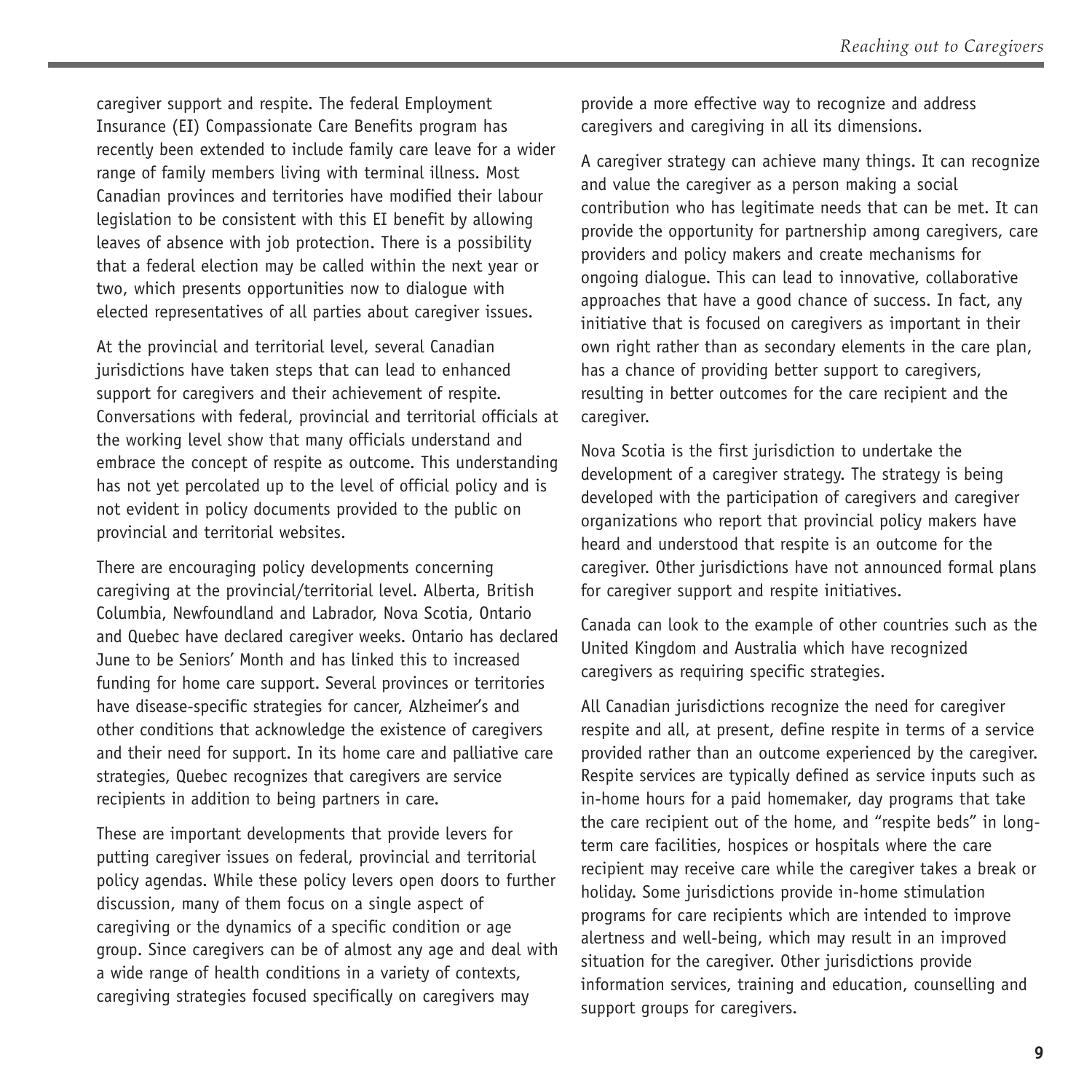Since respite is an outcome for the caregiver rather than a service input, policies based on this understanding are more likely to be responsive to caregivers and to be flexible and diverse. The enormous demand for the caregiver respite allowance provided by the Multiple Sclerosis Society of Canada project and the resultant caregiver satisfaction show that this may be a model worth considering. Building in choice and flexibility in achieving respite can give the caregiver back a sense of greater control over their life. This can help reduce stress, depression and burnout.

Policies that favour social and emotional connection for caregivers will combat caregiver isolation and lead to reduced stress, emotional relief, information exchange and a sense of being recognized and valued. Breaking out of isolation can be a form of respite for some caregivers. Appropriate policies would support caregiver networks and communication systems, support groups, social and information events, and so on.

Professional care providers need education and training in order to become sensitized to the role of the caregiver as a person with needs that must be taken into account in the care plan. Policies can favour education and training that help care providers to shift their way of seeing caregivers in order to recognize the importance of respite and the reality that achieving respite varies with the individual caregiver. Education can be incorporated into existing policy frameworks for health, human resources and interdisciplinary professional education and development.

Support for caregivers involves support for the communities in which they live and work. This most often means support for community-based organizations and agencies that provide direct and indirect supports to caregivers. Policies that support community-based organizations at the local, regional and national level will help to support caregivers, build social capital and enhance the resilience of communities. These broad concerns should be built into health and social policies.

Policies that support the creation of networks and partnerships must recognize that the process takes time. This is an

important consideration for the current policy emphasis in health care reform on coordination of networks and partnerships as exemplified by Ontario's new Local Health Integration Networks. Networks of caregivers and partnerships with relevant organizations can benefit caregivers and ultimately impact on their recognition and ability to take their place at the policy table. Policies must allow adequate time for the building phase and also for maintenance once the networks and partnerships are established.

Knowledge exchange and translation provide a foundation for innovation in helping caregivers to achieve respite. This is consistent with the current policy emphasis in all jurisdictions on knowledge translation in research and programs. In the context of caregiver respite, policies can recognize and support the exchange of information on successful innovations and strategies.

Employers can be partners in creating caregiver policies,. At the government level, policies can include support for employer policies and programs that recognize and support employee caregivers and that give employee caregivers a voice at the policy table. Governments can work with employer networks and individual employers and employer human resources associations. This may require intra-governmental partnership between labour/employment policy makers and health care/caregiver policy makers. Some of the Care Renewal projects provide models. We can also look to the United Kingdom, where British Telecom, which employs more than 120,000 people worldwide, has implemented a carers<sup>6</sup> policy and works with other employers to develop human resources policies to support caregivers.

Caregivers can be any age, as can care recipients, and policies need to take this into account.

*Caregiver policies will be most effective if they are targeted to caregivers as a distinct group, rather than as add-ons to policies for seniors or chronic disease management.*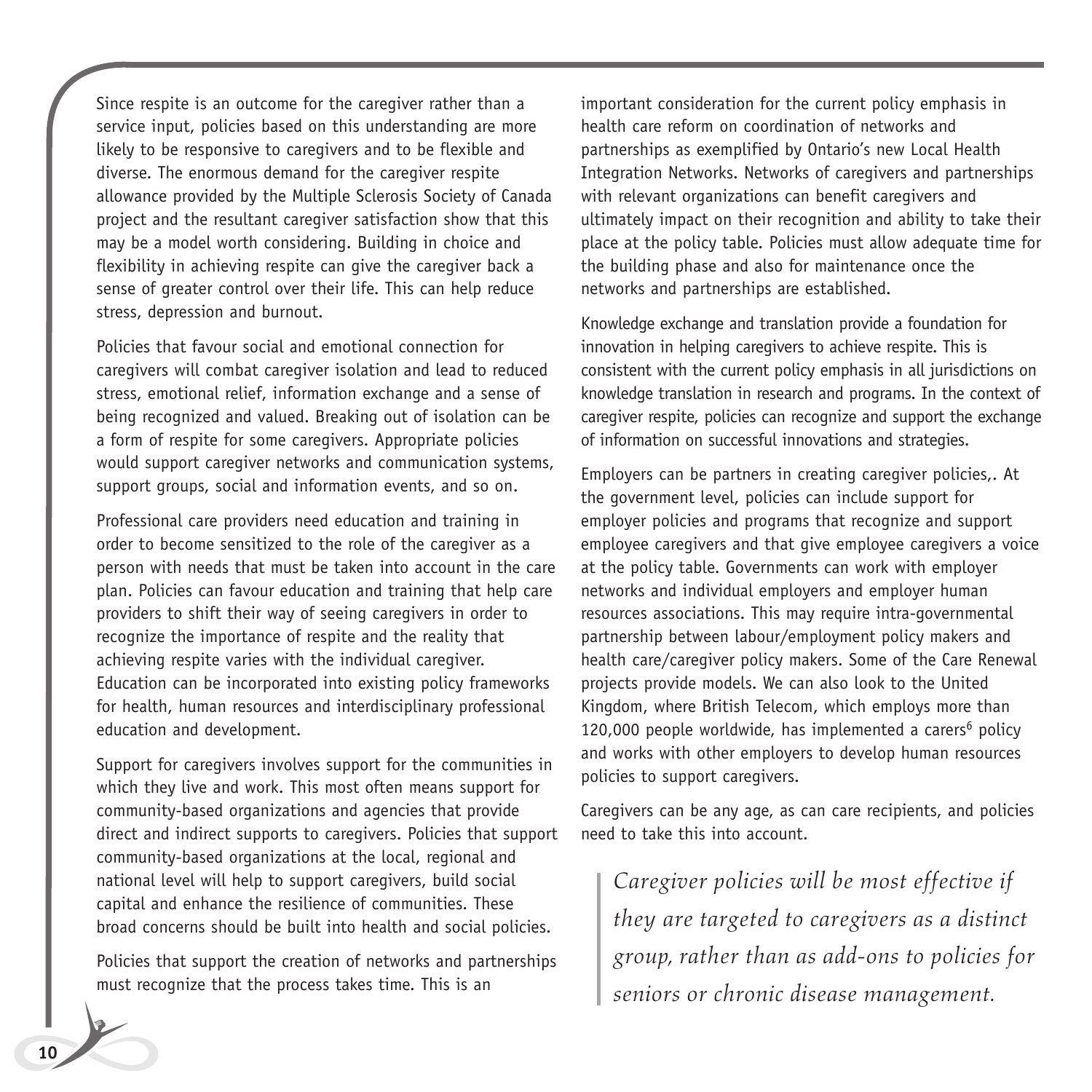Cultural diversity is a fact of Canadian life. The need for cultural competence and culturally-appropriate approaches and resources has been recognized by most governments. The Care Renewal projects have confirmed these needs and shown that cultural competence goes far beyond providing translated print materials and includes a variety of ways of engaging in communication and relationship. The policy challenge is to include caregivers as well as care recipients in culturallyappropriate approaches to health and social services.

Policies that support existing volunteers and volunteerism should be sustained. Volunteer recruitment and retention will continue to be challenges in all areas of Canadian life because of demographic and economic realities that will result in fewer potential volunteers and fewer who can afford to devote significant time to volunteering. Older volunteers will retire, baby boomers will age and the younger population that can provide volunteers will form a smaller proportion of the population than in the past. Volunteers are important partners in caregiver respite. Policies that favour volunteering, such as the requirement for volunteer hours in high schools, may help to increase the number of Canadians who are willing to volunteer throughout their lives.

# **Policy Recommendations**

The following recommendations are intended to address policy gaps and increase the ability of caregivers to achieve respite.

#### **Identify and value caregivers**

Effective policies will help caregivers to self-identify and receive societal recognition by supporting awareness-raising initiatives. Policies can also provide for programs that enable caregivers to connect with each other and with service providers. Caregivers must have a voice at the tables where policies and programs are developed.

#### **Develop caregiver strategies**

Caregivers need targeted strategies rather than small program

components of strategies aimed at service delivery to care recipients. Recognizing caregivers as needing their own policies and strategies is a major step toward helping them achieve recognition, support and respite. Caregiver participation, voice and mechanisms for ongoing dialogue are essential components of the policy framework. Existing and emerging initiatives for aging, chronic disease management and other concerns can include caregiver components while recognizing that caregiving cuts across all ages and health conditions.

#### **Recognize respite as an outcome for the caregiver**

Recognizing respite as an outcome for the caregiver is a paradigm shift away from seeing the caregiver as a secondary player in the provision of care. When respite is re-conceived as an outcome for the caregiver rather than a service input (e.g. number of respite hours or respite beds), then the caregiver can be seen as a person with legitimate needs who has a right to choice and voice as to how they will achieve respite. This encourages a partnership model that is participatory, responsive and likely to be effective in helping caregivers to achieve respite. Although a number of government officials at all levels of government embrace the concept of respite as outcome for the caregiver, this should be incorporated into official policies.

#### **Create respite policies that allow for choice and flexibility**

When respite is seen as outcome that varies with the individual caregiver, the need for policies that allow for choice and flexibility is clear. Policy development needs to include the caregiver voice. It may be more challenging to develop policy in this way, rather than assigning hours or beds as inputs, but in the long run, this approach will be more effective in ensuring that caregivers achieve respite.

#### **Provide training for care providers**

Policies must ensure that care providers reframe their way of seeing caregivers so that they are seen as receivers of care services as well as partners in care. It is vital to incorporate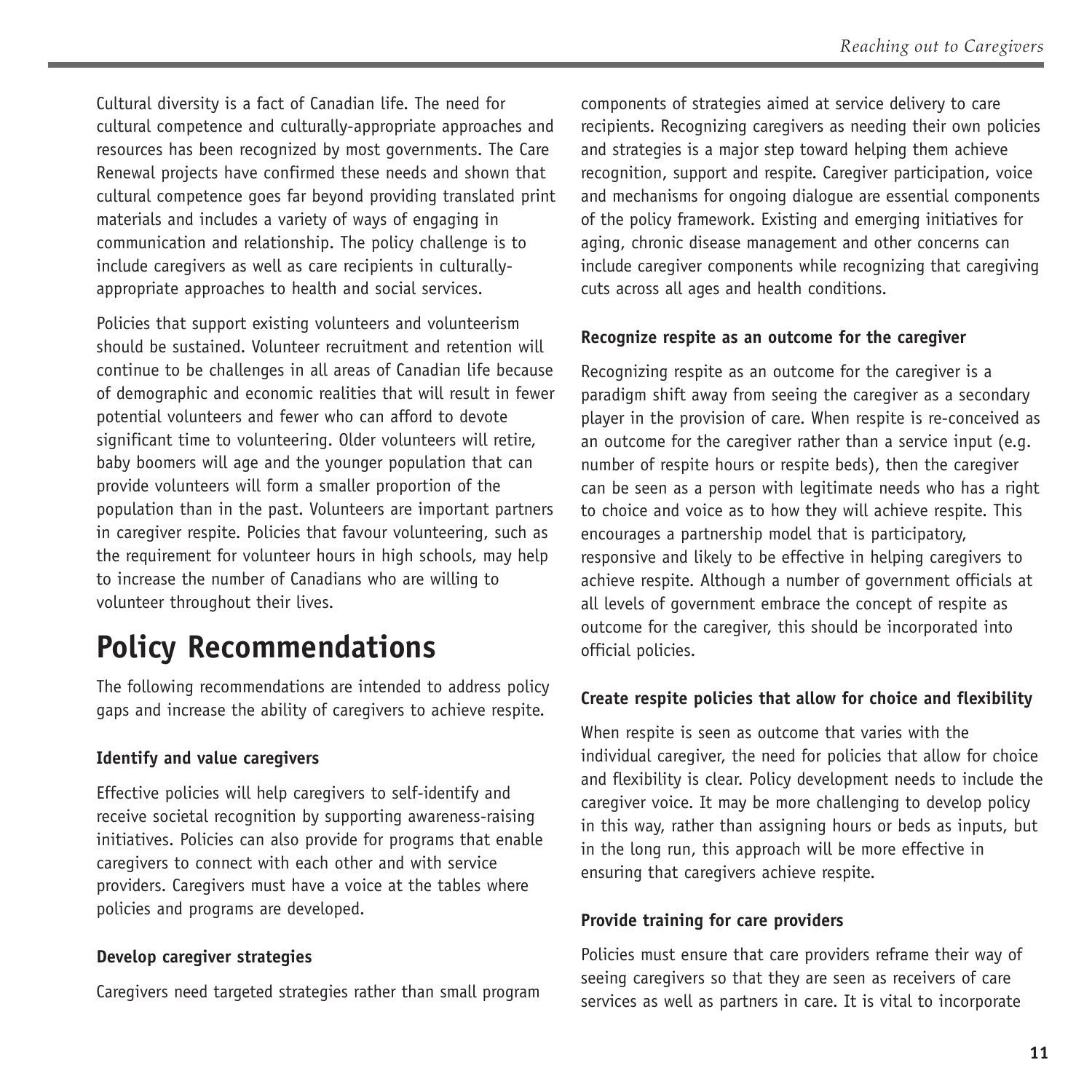the crucial concept of respite as outcome into care provider education and training and into care planning. This will encourage care providers to engage in dialogue with caregivers and to work with them to find innovative and individual ways to achieve respite.

#### **Support community-based organizations**

Community-based organizations at the local, provincial/territorial and national levels are well worth supporting because they provide essential programs for caregivers and, more broadly, for the health care system and society. Support for the voluntary sector results in a healthy, resilient society and deserves to be maintained, if not increased.

#### **Support the creation of networks and partnerships**

Policies should support the creation of networks and partnerships involving caregivers and relevant stakeholders such as disease-specific and seniors' associations and public health care organizations. Networks will give caregivers a voice and break isolation, and partnerships will lead to knowledge exchange and the creation of innovative approaches to achieving respite. Policies and programs should be built on the understanding that these processes take time and need to be sustained.

#### **Facilitate knowledge exchange and translation**

It is essential to build knowledge exchange and translation into caregiver and respite policies because these favour successful innovation and improving quality. This can be achieved through a variety of means, some of which are relatively low-cost. Examples include web-based information, webcasts, teleconferencing, print resources, workshops, and social/educational events. Here again, caregiver voice is important in developing policies and programs that are likely to meet needs.

## **Integrate employment and human resource policies with caregiver policies**

Policies dealing with employment and human resources can be linked to policies on health care and caregiving. Integrated policies will create dialogue about the employee as caregiver and can lead to caregiver recognition, support and enhanced respite. Participants in the dialogue should include governments, employer associations and individual employers, human resources associations and caregivers.

#### **Recognize and respond to caregiver cultural diversity**

Caregivers are as culturally diverse as Canadian society and must be recognized and supported in culturally-appropriate ways. Including caregivers in policy and program development will result in more responsive and effective approaches.

#### **Support volunteering**

As part of broader social policies, continued support for volunteering is essential. Extensive research has been done on the dwindling number of volunteers and on incentives to volunteering for younger Canadians. This research can inform policies. Caregivers can contribute to policy development in this area.

6 Caregivers are referred to as carers in the United Kingdom, Australia, New Zealand and some other countries.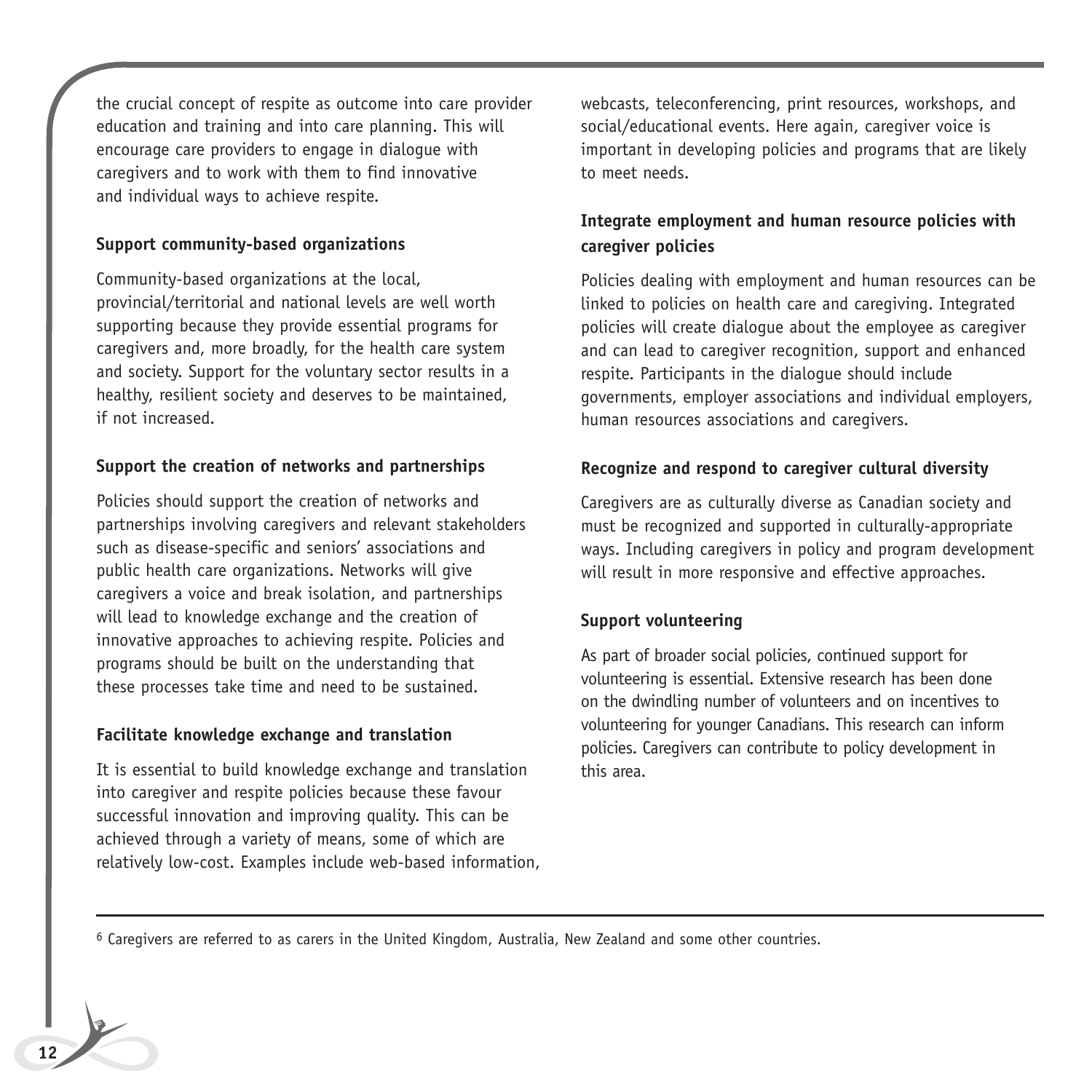# **Conclusion**

A great deal has been learned from the experience of 13 organizations that participated in the Care Renewal – Reaching out to Family Caregivers initiative. A crucial discovery is that understanding respite as outcome opens up the possibility of caregiver recognition, valuing, voice, choice and achievement of rest and renewal. Each of the projects made discoveries that contributed to building a fund of knowledge that was enhanced through exchange. The diversity of challenges and solutions reflected the diversity of caregiver situations and needs. Many of the projects resulted in sustained programs or new approaches that will continue to benefit caregivers.

These projects provide compelling evidence that respite can be achieved in diverse ways that are sometimes surprising and may not be expensive. The trends emerging from the projects invite policy responses from governments and other stakeholders. The policy responses may be diverse but all must recognize that caregivers should have a voice at the policy table.

# **Appendix 1 - Overview of Phase 2 projects**

#### **Alberta Caregivers Association**



This project worked with volunteers who were matched with caregivers

in order to provide support that would result in the achievement of respite. An important finding from the project was the variety of ways in which caregivers could achieve respite, including relief from financial stress, help in meal preparation and household chores, companionship and social contact, affordable transportation and mental and physical stimulation. Recognition of the variety of ways in which caregivers achieve respite has led to new ways of looking at the volunteer role so that it is adaptable to the caregiver's definition of respite. The responses of caregivers also led to a shift in focus for the organization from friendly visiting towards developingi a 'Certified Caregiver Advisor' program.

## **Canadian Association for Community Living**



The project focused on building effective respite strategies for caregivers caring for family members

with disabilities through the development of a national resource guide, training, information and workshops with the involvement of hundreds of caregivers. The resource guide and workshops were adapted to fit local conditions.

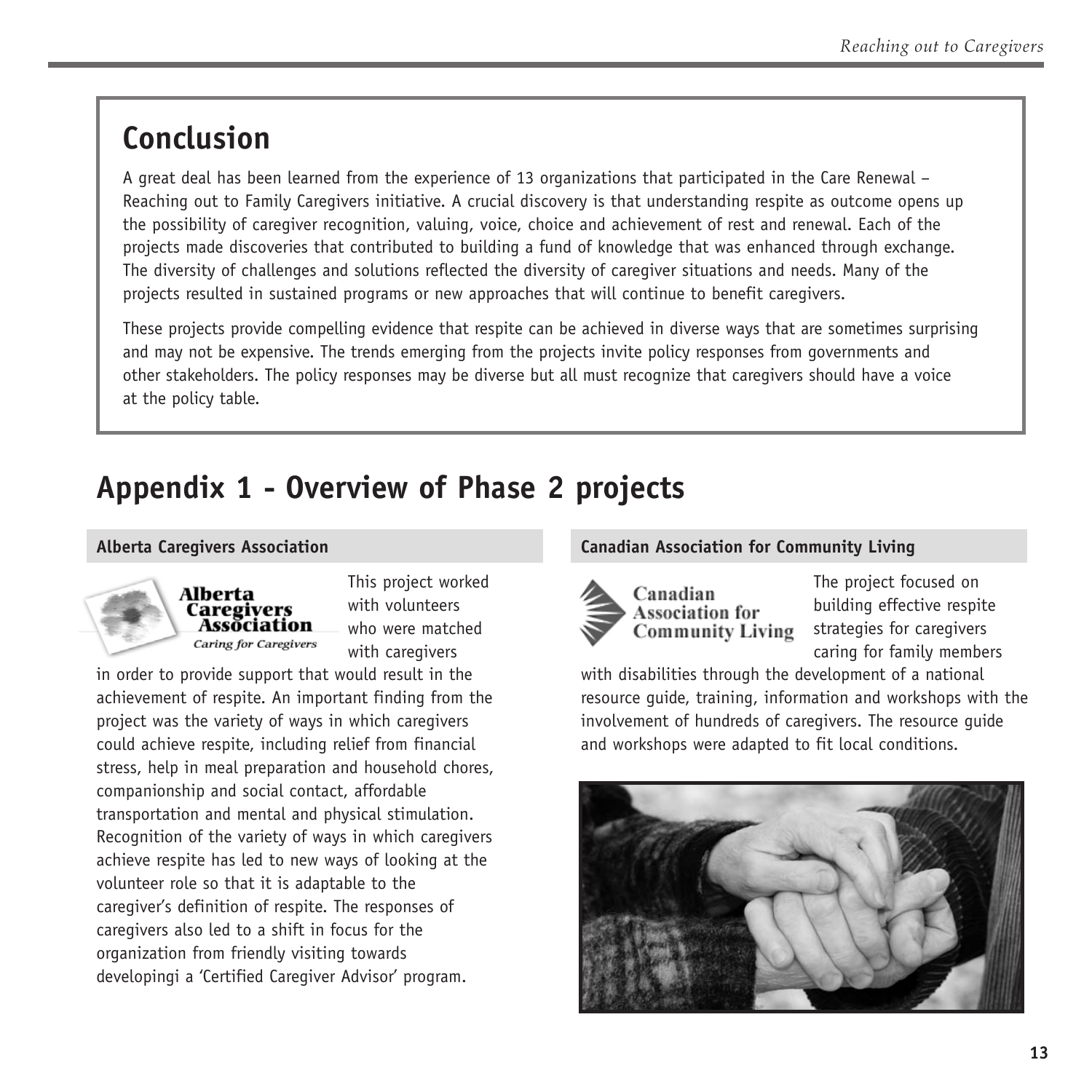### **CSSS Cavendish, Caregiver Support Centre and the Foundation for Vital Aging (Montreal)**

The Caregiver Support Centre of Centre de santé et service sociaux Cavendish

This project developed the Care-ring Voice Network which provided information and social support for caregivers through teleconferences, an

Centre affilié universitaire

Info-line and internet-based tools. Caregivers reported that they acquired knowledge that they planned to use in applying new strategies. The teleconference network helped to reduce social isolation and affirm caregivers in their right to support and respite. A number of continuing partnerships were formed with community organizations in Montreal and elsewhere.

#### **The Lighthouse / Le Phare (Montreal)**



The Lighthouse is a hospice organization offering support to families with children living with life-threatening illness. The project provided an in-home support program that allowed parents time off while a trained volunteer was with their child. Parents reported that they benefited from guilt-free time off and that their child enjoyed time with the volunteer.

THE LIGHTHOUSE Children and Families

#### **Multiple Sclerosis Society of Canada**



The MS Society supported a pilot project that provided caregivers with minimal funding for a

variety of individualized services, activities or items that they identified as achieving respite. The Society developed a national strategy on caregiving, including a set of guidelines for supporting caregivers in all operational areas and across each level of governance.

#### **Pauktuutit Inuit Women of Canada**



The project focused on identifying the respite needs of Inuit caregivers and awareness INUIT WOMEN OF CANADA activities to contact caregivers.

Partnerships were developed with home and community care services to determine how caregivers could be supported. A significant finding was that a first step in supporting caregivers is to help them self-identify as caregivers. Following this, caregivers can be recognized, valued and affirmed in their right to respite and support. The challenges faced by caregivers who must spend time in the south (of Canada) while the care recipient is undergoing treatment were highlighted.

#### **Schizophrenia Society of Canada**



The Schizophrenia Society conducted a national survey of caregivers and care recipients to determine their

characteristics, needs and the impact of caregiving on their health and quality of life, as well as the meaning of respite. Caregivers often defined respite as rest and renewal without fear or worry that would result in peace of mind for them. The survey results will provide a basis for policy and program development by the Schizophrenia Society.

### **Seniors Resource Centre Association of Newfoundland and Labrador**



This project provided direct support to caregivers according to their self-identified needs, enhanced awareness of issues identified by caregivers and promoted policy development. Project resources included a caregiver telephone line, local events throughout the province, support for local caregiver networks, and local

initiatives such as telephone buddy systems. Partnerships were formed with other provincial and local organizations in order to reach more communities and caregivers.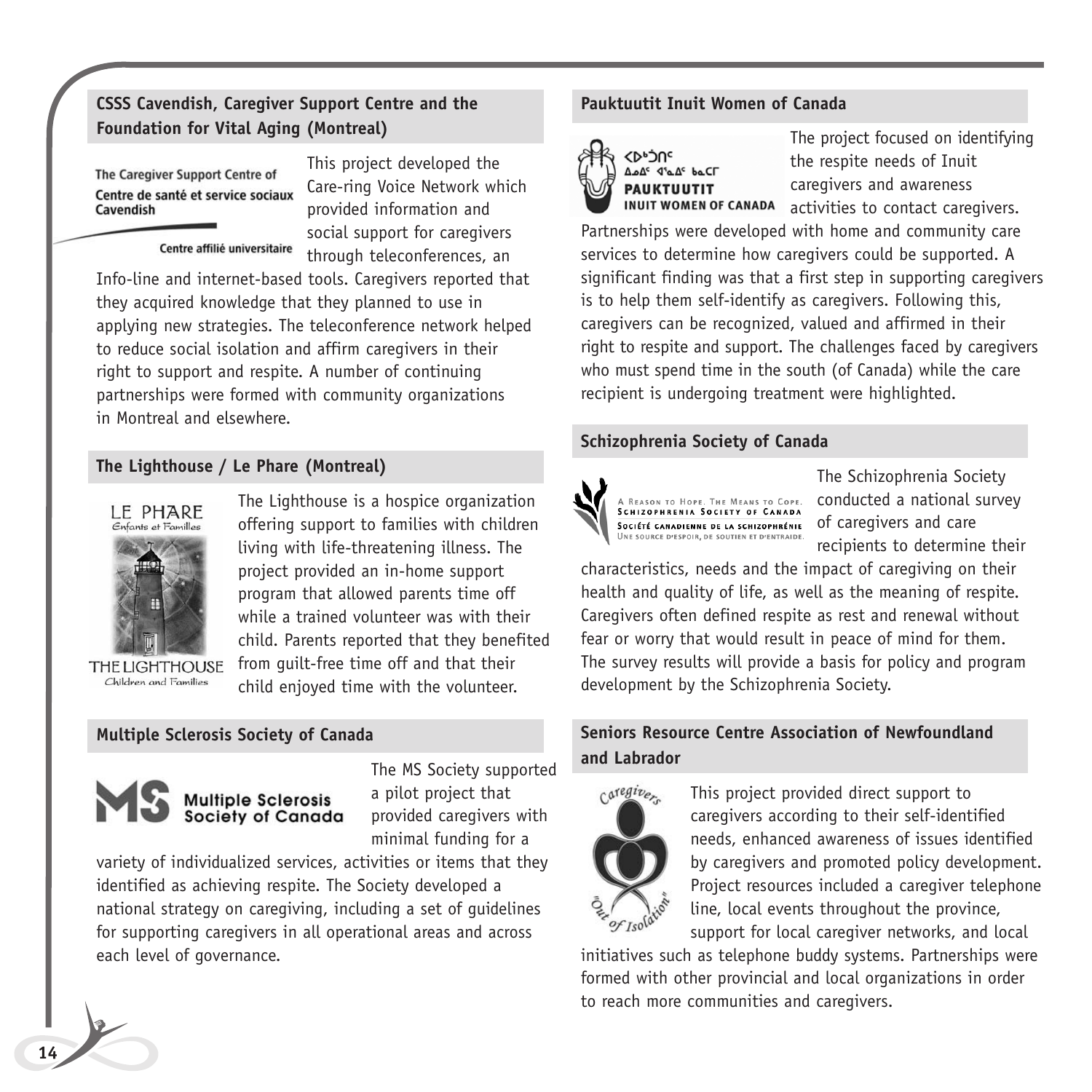# **Resources**

#### **Care Renewal project reports**

- Alberta Caregivers Association. 2006. *Care Renewal: Reaching Out to Caregivers, the Freedom and Friendship Project.*
- Canadian Association for Community Living. 2007. *Securing Respite: building Effective Strategies for Caregivers Year End Report – 2006.*
- CSSS Cavendish/CAU, Caregiver Support Centre and the Foundation for Vital Aging. 2007. *Care Renewal: Reaching Out to Caregivers, Final Reporting Template – February 2007.*
- Family Caregivers' Association of Nova Scotia. 2003. *Community Caregiver's Project Evaluation Report 2000-2003.*
- Family Caregivers' Network Society, Victoria BC. 2003. *Supporting Family Caregivers, Final Project Report.*
- Hamilton CaReS Project. 2003. *Final Report on Respite Project.*
- The Lighthouse. 2005. *Respite for Family Caregivers Program Report December 2005.*
- Multiple Sclerosis Society of Canada. 2005. *The Caring Balance Pilot Project: Supporting Caregivers and People with MS on Their Journey Together, Final Report December 2005.*
- Pauktuutit Inuit Women of Canada. 2006. *Inuit Family Caregivers Respite Strategy. Final Activity Report June 2006.*
- Providence Centre. 2003. *Final Report: Tamil Caregiver Project, August 2000-July 2003.*
- Schizophrenia Society of Canada. 2005. *People Living With Schizophrenia: Results of a National Survey of Schizophrenia Society Members.*
- Seniors Resource Centre Association of Newfoundland and Labrador. 2004. *Caregivers "Out of Isolation" Phase II Final Report.*
- Victorian Order of Nurses Canada. 2004. *Learning to Listen – Listening to Learn: A New Way of Caring for Caregivers.*

## **Other resources related to the initiative**

• Alliance of Family, Seniors, Disability and Caregiver Organizations. 2005. *Towards a National Caregiver Agenda:*  *A Focus on Building Community Capacity – A Call to Action.*

- Anderson M and Parent K. 2006. *National Evaluation Interim Report II on the Care Renewal: Reaching out to Caregivers Initiative. Executive Summary. Kingston, Ontario.*
- Cameron, Silver Donald. 2003. *This Day Is For Me: Caring for the caregivers.* The J.W. McConnell Family Foundation, Montreal.
- Torjman S. 2003. *What Are Policy-Makers Saying About Respite?* Caledon Institute of Social Policy, Ottawa.

#### **Other resources**

• All federal/provincial/territorial departmental websites containing information about caregiver policies and programs. Of particular interest is the Nova Scotia Health site link that refers to the development of a caregiver strategy: Continuing Care Strategy for Nova Scotia – Shaping the Future of Continuing Care.

http://gov.ns.ca/health/ccs/Continuing\_Care\_Strategy06.pdf

- Canadian Association for Community Care. 2002. *Give Me a Break!: Helping Family Caregivers of Seniors Overcome Barriers to Respite.*
- Canadian Caregiver Coalition. 2005. *Framework for a Canadian Caregiving Strategy.*
- Canadian Home Care Association and Canadian Hospice Palliative Care Association. 2006. *The Pan-Canadian Gold Standard for Palliative Home Care.*
- Dunbrack J. 2003. *Respite for Family Caregivers: An Environmental Scan of Publicly-funded Programs in Canada.* Health Canada.
- Senate of Canada. 2007. *Embracing the Challenge of Aging.* Special Senate Committee on Aging, First Interim Report.
- Senate of Canada. 2006. *Out of the Shadows At Last: Transforming Mental Health, Mental Illness and Addiction Services in Canada.* The Standing Senate Committee on Social Affairs, Science and Technology.
- Torjman S. 2006. *Shared Space: The Communities Agenda.* Caledon Institute of Social Policy and the Metcalf Foundation.